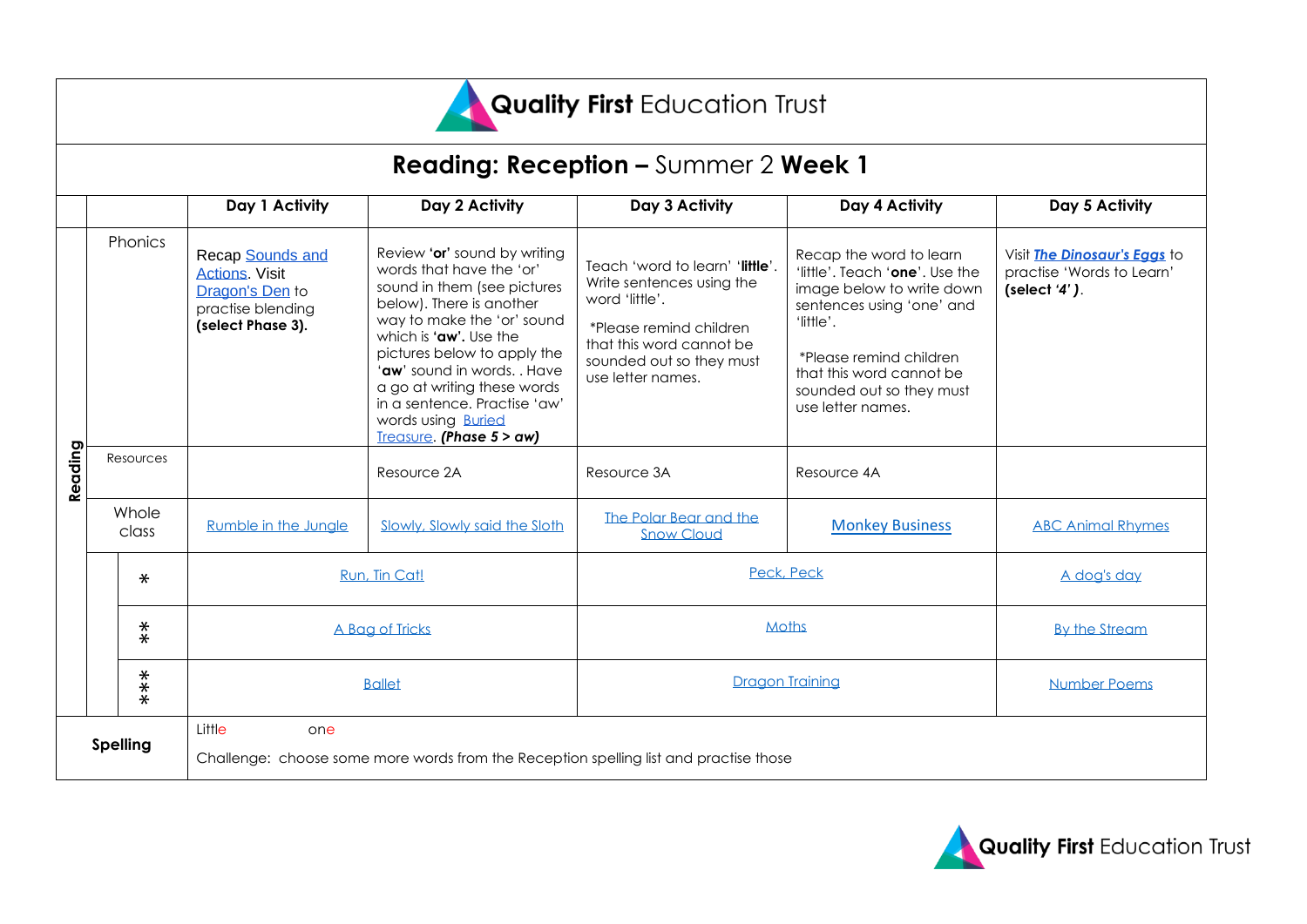

e.g. For my lunch, I had some sweetcorn.

**aw**



e.g. The dog has very big paws.





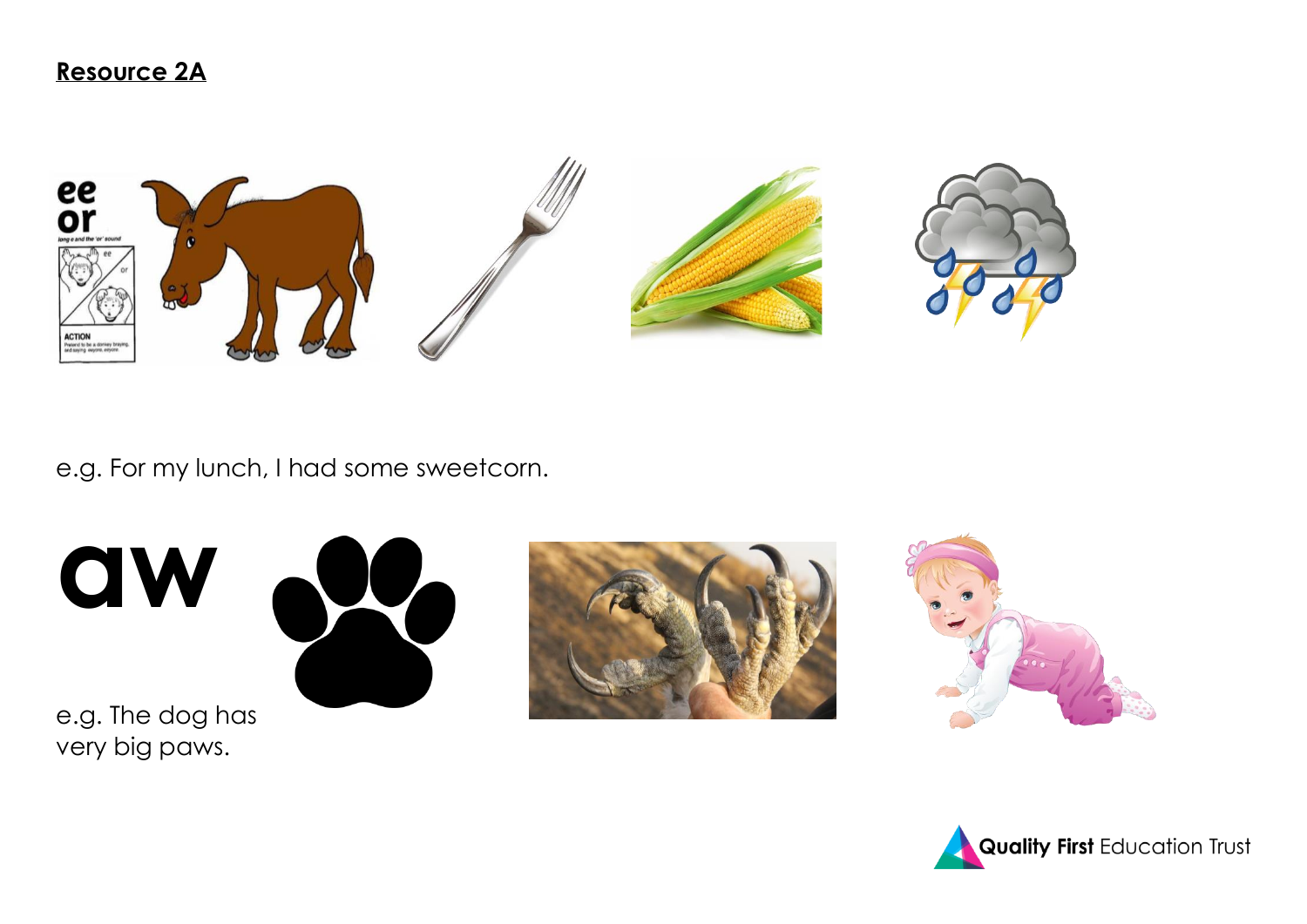### **Resource 3A**

# little

e.g. The little cat ran across the road.

I feel a little bit cross.